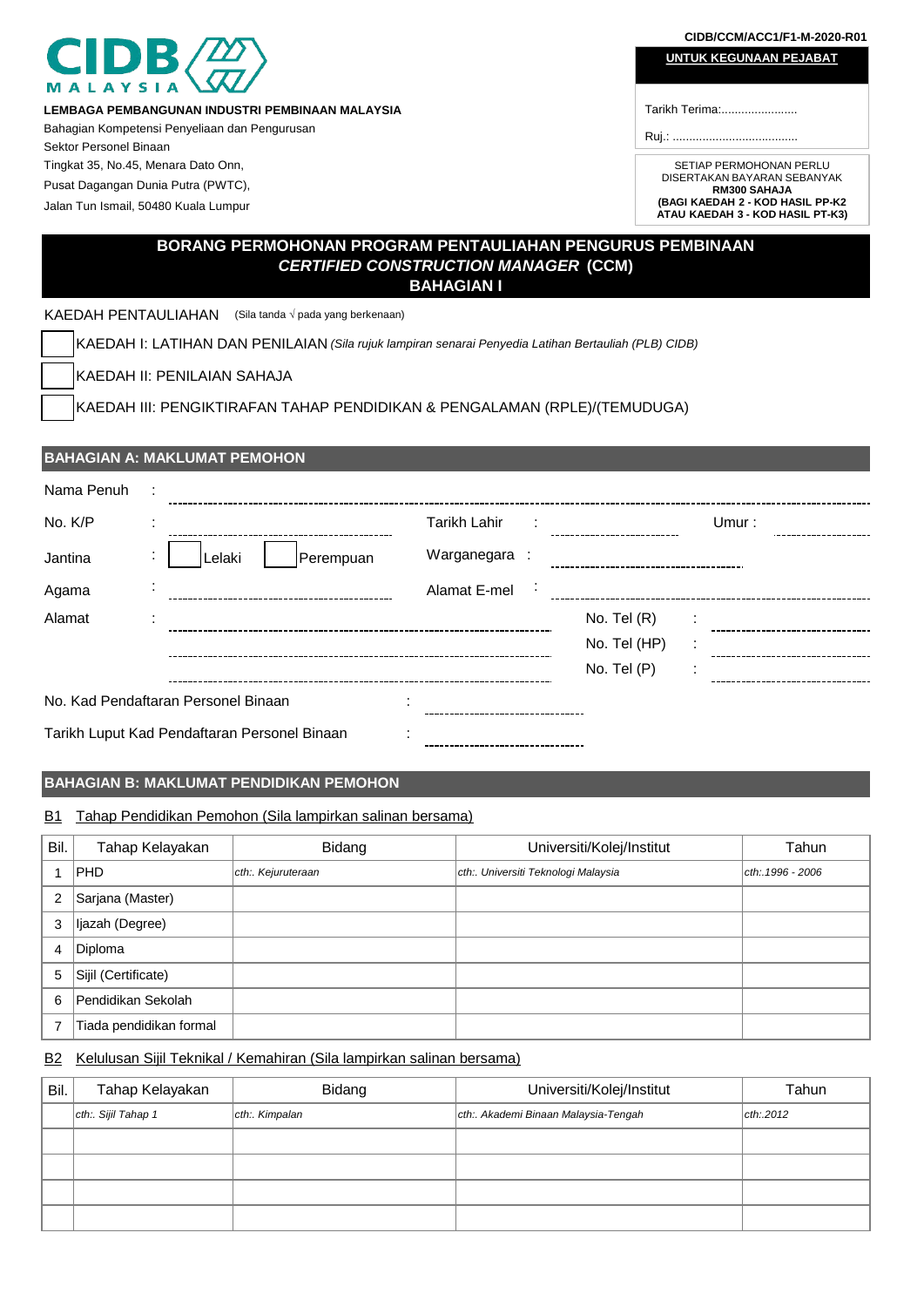|      | <b>BAHAGIAN C: MAKLUMAT PENCAPAIAN PROFESIONAL PEMOHON</b> |                   |                          |             |  |
|------|------------------------------------------------------------|-------------------|--------------------------|-------------|--|
| Bil. | Tahap Kelayakan                                            | Bidang            | Lembaga Yang Mengesahkan | No. Ahli    |  |
|      | $ $ cth:. Ir/Sr/Ar                                         | cth: Kejuruteraan | cth: BEM                 | cth: 123456 |  |
|      |                                                            |                   |                          |             |  |
|      |                                                            |                   |                          |             |  |

|      | BAHAGIAN D: KURSUS PENGURUSAN PROJEK YANG PERNAH DIHADIRI |                   |                    |  |
|------|-----------------------------------------------------------|-------------------|--------------------|--|
| Bil. | Nama/Tajuk Kursus                                         | Tarikh            | Nama Penganjur     |  |
|      | cth: PMI                                                  | cth:. 20 Jan 2000 | cth: FMM, Malaysia |  |
|      |                                                           |                   |                    |  |
|      |                                                           |                   |                    |  |

# **BAHAGIAN E: MAKLUMAT PENGALAMAN KERJA PEMOHON**

## E1 Pengalaman Kerja Terkini

| Nama Majikan                |                                               |                      |  |  |
|-----------------------------|-----------------------------------------------|----------------------|--|--|
| Alamat Majikan              |                                               | No. Telefon          |  |  |
|                             |                                               | No. Fax              |  |  |
|                             |                                               |                      |  |  |
| <b>Alamat Emel</b>          |                                               |                      |  |  |
| JawatanTerkini              |                                               | Gred Jawatan :       |  |  |
| Bidang Kerja                |                                               | Tahun Khidmat:       |  |  |
| Jenis Perniagaan<br>Majikan | Konsultan<br>Kontraktor<br>Pemaju             | Lain-lain (Nyatakan) |  |  |
|                             | Tahun pengalaman di dalam bidang pembinaan    |                      |  |  |
|                             | Tahun pengalaman di dalam bidang yang dipohon |                      |  |  |

## E2 Pengalaman Kerja Terdahulu

| Bil. | Jawatan       | Syarikat/Jabatan                | Skop/Bidang    | Tahun          |
|------|---------------|---------------------------------|----------------|----------------|
|      | cth: Jurutera | cth:. ABC Safety and Health S/B | $ $ cth:. Risk | cth: 2001-2010 |
|      |               |                                 |                |                |
|      |               |                                 |                |                |
|      |               |                                 |                |                |
|      |               |                                 |                |                |

## **BAHAGIAN F: LAIN-LAIN MAKLUMAT PEMOHON**

Keahlian Jawatankuasa :

Lain-lain keahlian :

----------------------------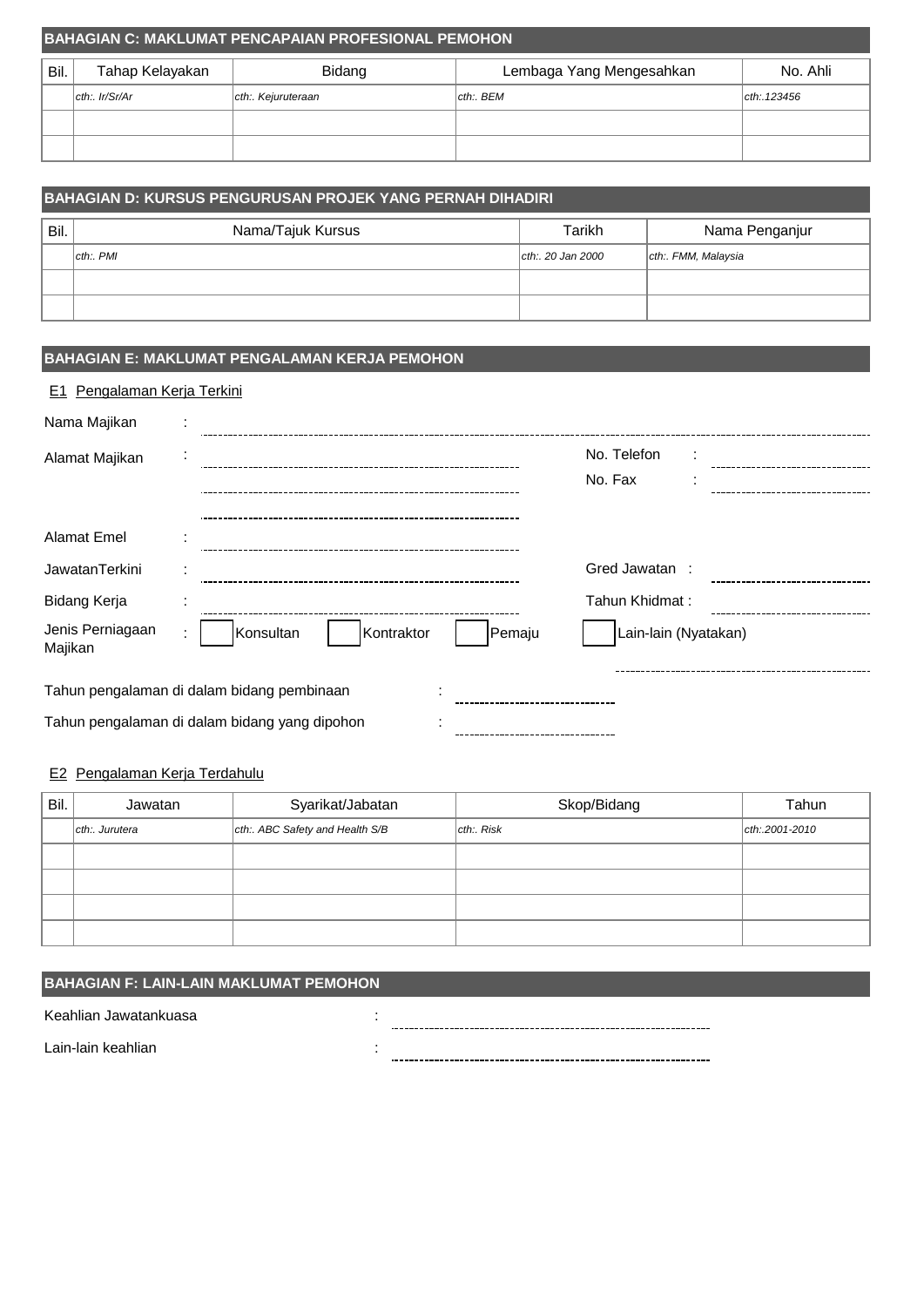# **BAHAGIAN G: PENGAKUAN PEMOHON**

Saya dengan ini sesungguhnya mengakui dan mengesahkan bahawa maklumat yang diberikan di dalam borang permohonan ini dan segala salinan dokumen yang disertakan bersamanya adalah benar.

Saya juga memahami bahawa jika saya membuat perakuan atau penyataan palsu secara bertulis atau sebaliknya, saya boleh dihalang daripada berdaftar dengan CIDB atau jika perakuan telah dikeluarkan, pihak CIDB boleh menarik balik perakuan tersebut.

|                                              | <b>Maklumat Pemohon</b>                                                                                      |                                                                                                                                                                             |                                                  |
|----------------------------------------------|--------------------------------------------------------------------------------------------------------------|-----------------------------------------------------------------------------------------------------------------------------------------------------------------------------|--------------------------------------------------|
| Tandatangan                                  |                                                                                                              |                                                                                                                                                                             |                                                  |
| Nama                                         |                                                                                                              |                                                                                                                                                                             | Sila letakkan gambar<br>berukuran paspot di sini |
| Jawatan                                      |                                                                                                              |                                                                                                                                                                             |                                                  |
|                                              | No. Kad Pengenalan                                                                                           |                                                                                                                                                                             |                                                  |
| <b>Tarikh</b>                                |                                                                                                              |                                                                                                                                                                             |                                                  |
|                                              | <b>BAHAGIAN H: PENGESAHAN MAJIKAN</b>                                                                        |                                                                                                                                                                             |                                                  |
|                                              |                                                                                                              | Saya mengesahkan bahawa segala maklumat yang diberikan adalah benar                                                                                                         |                                                  |
|                                              | Tandatangan Pengesah                                                                                         |                                                                                                                                                                             |                                                  |
|                                              | Nama Pengesah                                                                                                |                                                                                                                                                                             |                                                  |
| No. Kad Pengenalan Pengesah                  |                                                                                                              |                                                                                                                                                                             |                                                  |
| Tarikh                                       |                                                                                                              |                                                                                                                                                                             |                                                  |
|                                              |                                                                                                              | BAHAGIAN J: SENARAI SEMAK DOKUMEN YANG PERLU DISERTAKAN                                                                                                                     |                                                  |
| a)                                           | Satu (1) gambar berukuran paspot                                                                             |                                                                                                                                                                             |                                                  |
| b)                                           | Borang permohonan Pentauliahan Pengurus Pembinaan<br>(CIDB/CCM/ACC1/F1-M-2020-R01) yang diisi dengan lengkap |                                                                                                                                                                             |                                                  |
| C)                                           | Satu (1) salinan Kad Pengenalan                                                                              |                                                                                                                                                                             |                                                  |
| d)                                           |                                                                                                              | Satu (1) salinan Kad Pendaftaran Personel Binaan yang masih sah tempohlaku (jika ada)                                                                                       |                                                  |
| e)                                           | Resume atau C.V yang telah dikemaskini                                                                       |                                                                                                                                                                             |                                                  |
| t)                                           | Salinan sijil akademik tertinggi                                                                             |                                                                                                                                                                             |                                                  |
| Salinan lain-lain sijil yang berkaitan<br>g) |                                                                                                              |                                                                                                                                                                             |                                                  |
| h)                                           |                                                                                                              | Satu (1) Ringkasan Laporan Projek (bukti pengalaman) yang pernah dikendalikan oleh pemohon.<br>(Sila dapatkan template bukti pengalaman dari Ibu Pej/Pej. CIDB Negeri/Caw.) |                                                  |
|                                              |                                                                                                              | <b>III ACAN CEMAIZAN DEDMOUONIAN</b>                                                                                                                                        |                                                  |

#### **ULASAN SEMAKAN PERMOHONAN UNTUK KEGUNAAN PEJABAT SAHAJA**

### SEMAKAN DOKUMEN

Catatan/Cadangan (*jika perlu* ):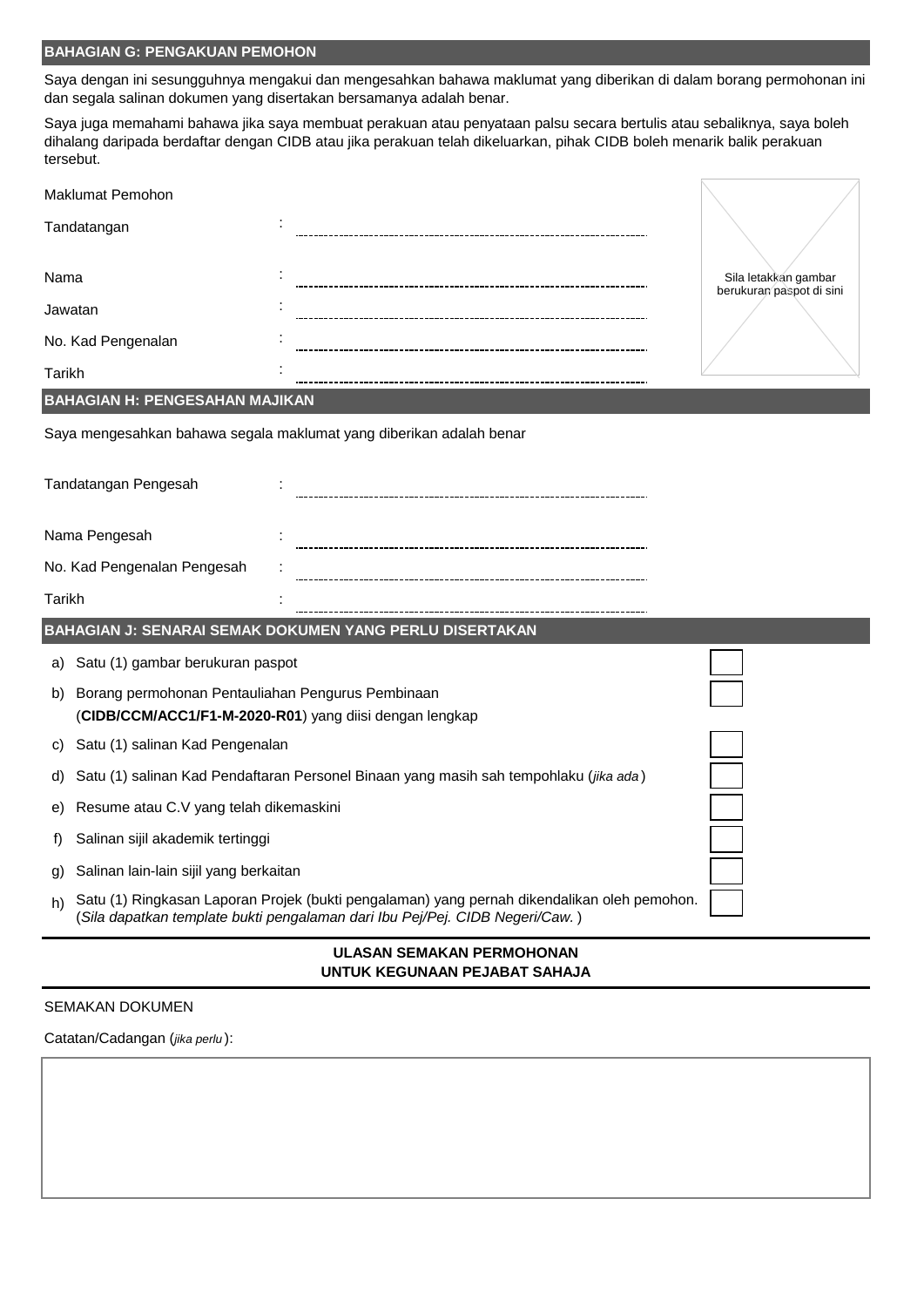## **BORANG PERMOHONAN PROGRAM PENTAULIAHAN PENGURUS PEMBINAAN CERTIFIED CONSTRUCTION MANAGER (CCM) BAHAGIAN II**

## **PENGESAHAN PENGALAMAN DI DALAM BIDANG YANG DIPOHON**

Sila isikan bukti pengalaman untuk sepuluh (10) tahun terakhir penglibatan di dalam bidang pembinaan. Dapatkan templat bukti pengalaman dari Ibu Pej. / Pej. CIDB Negeri / Cawangan.

Sila tandakan ( $\sqrt{ }$ ) pada kotak di sebelah kiri bagi tugasan yang pernah dikendalikan. Sila rujuk *Construction Industry Competency Standard* (CICS) bagi Pengurus Pembinaan

#### **EVALUATE TENDER DOCUMENT**

Analyse Tender Table Document

Evaluate the capability of Tender

# **PRICE AND SUBMIT TENDER**

Pricing tenders

Preliminary planning and estimating

### **ADMINISTER PROJECT AWARD PROCESS**

Organise acceptance of tender award

Administer tender award conditions

### **ADMINISTER SITE POSSESSION**

Administer permits, fees & contributions

Organise site possession process

Communicate site possession pricess to project implementation team

Monitor and control site possession process

## **ESTABLISH SITE LAYOUT PLAN**

Plan site layout

Setting out project site

Communicate site layout plan to project implementation team & communicty engagement plan

Monitor and control site layout establishment

## **ESTABLISH PROJECT PRELIMINARIES**

Plan the establishment of project preliminaries

Organise project preliminaries

Communicate project preliminaries installation / Setup process to project implementation team

Monitor and control establishment of proejct preliminaries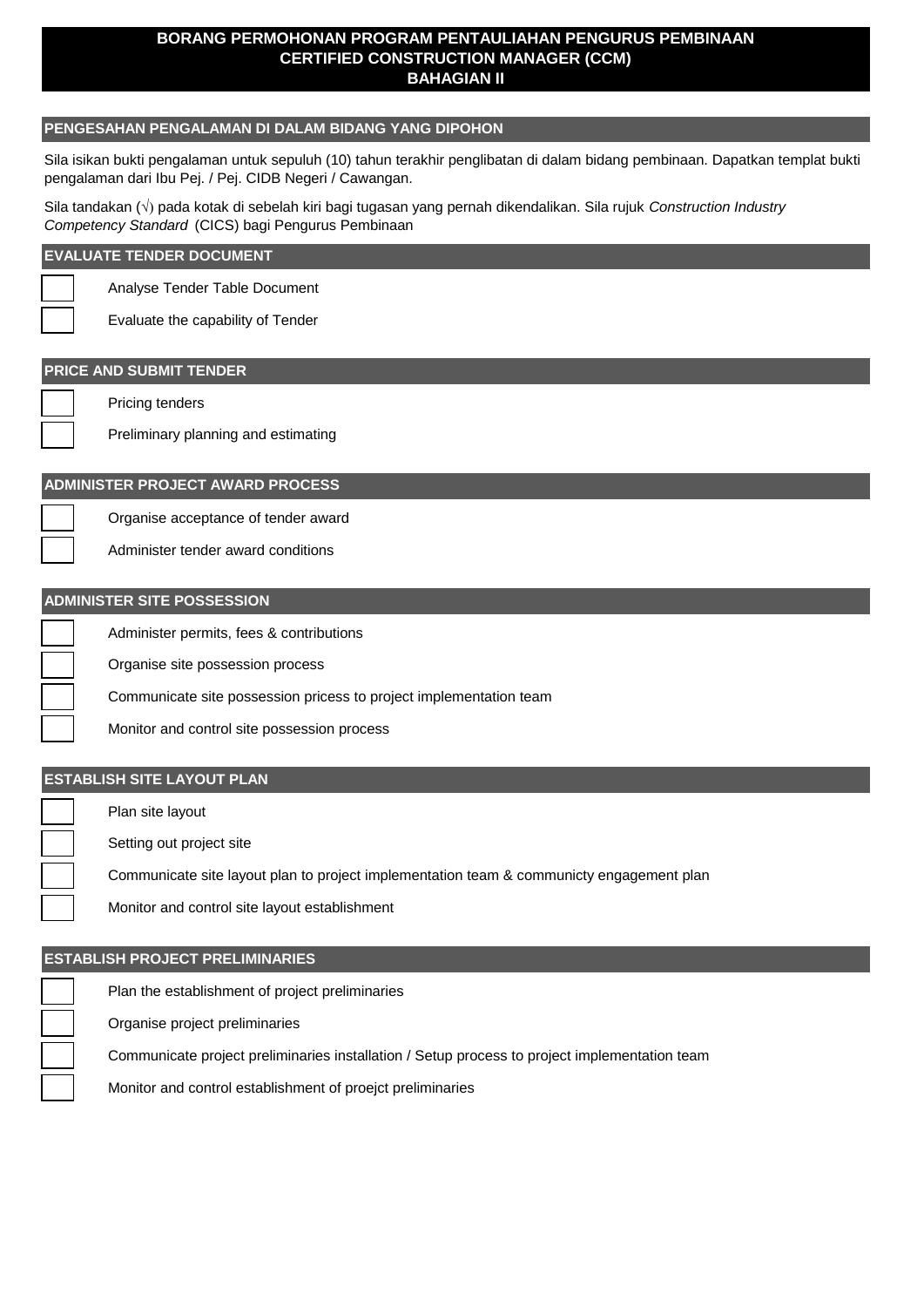| I ESTABLISH PROJECT PLAN & IMPLEMENTATION PROGRAM                                |
|----------------------------------------------------------------------------------|
| Develop construction implementation plan and program                             |
| Establish construction progress monitoring & control process                     |
| Organise construction implementation                                             |
| Communicate construction progress monitoring and control process to project team |
| Monitor and control construction implementation plan                             |
|                                                                                  |
| <b>MANAGE CONSTRUCTION CASH FLOW</b>                                             |
| Forecast project cash flow                                                       |
| Evaluate project cash flow                                                       |

Establish a ash flow management & control process

Communicate project cash flow monitoring and control process to project team

Monitor and control project cash flow performance

### **MANAGE CONSTRUCTION QUALITY**

Plan project quality management system (QMS)

Organise the Quality Management System (QMS) implementation

Communicate project QMS implementation process to project team

Monitor and control project QMS performance

### **MANAGE CONSTRUCTION SAFETY AND HEALTH**

Establish the safety and health management plan

Organise safety and health implementation

Communicate project safety and health management plan implementation process to project team

Monitor and control safety and health compliance

Audit project safety and health compliance

# **MANAGE CONSTRUCTION ENVIRONMENTAL COMPLIANCE REQUIREMENTS**

Establish project environmental protection policy / system

Organise project environmental protection planning process

Communicate project environmental protection planning process to project team

Monitor and report environmental requirement compliance

# **MANAGE CONSTRUCTION PERSONNEL / STAFF**

Establish staff requirement plan

Organise staff performance monitoring process

Communicate staff employment terms & welfare provision to construction project staff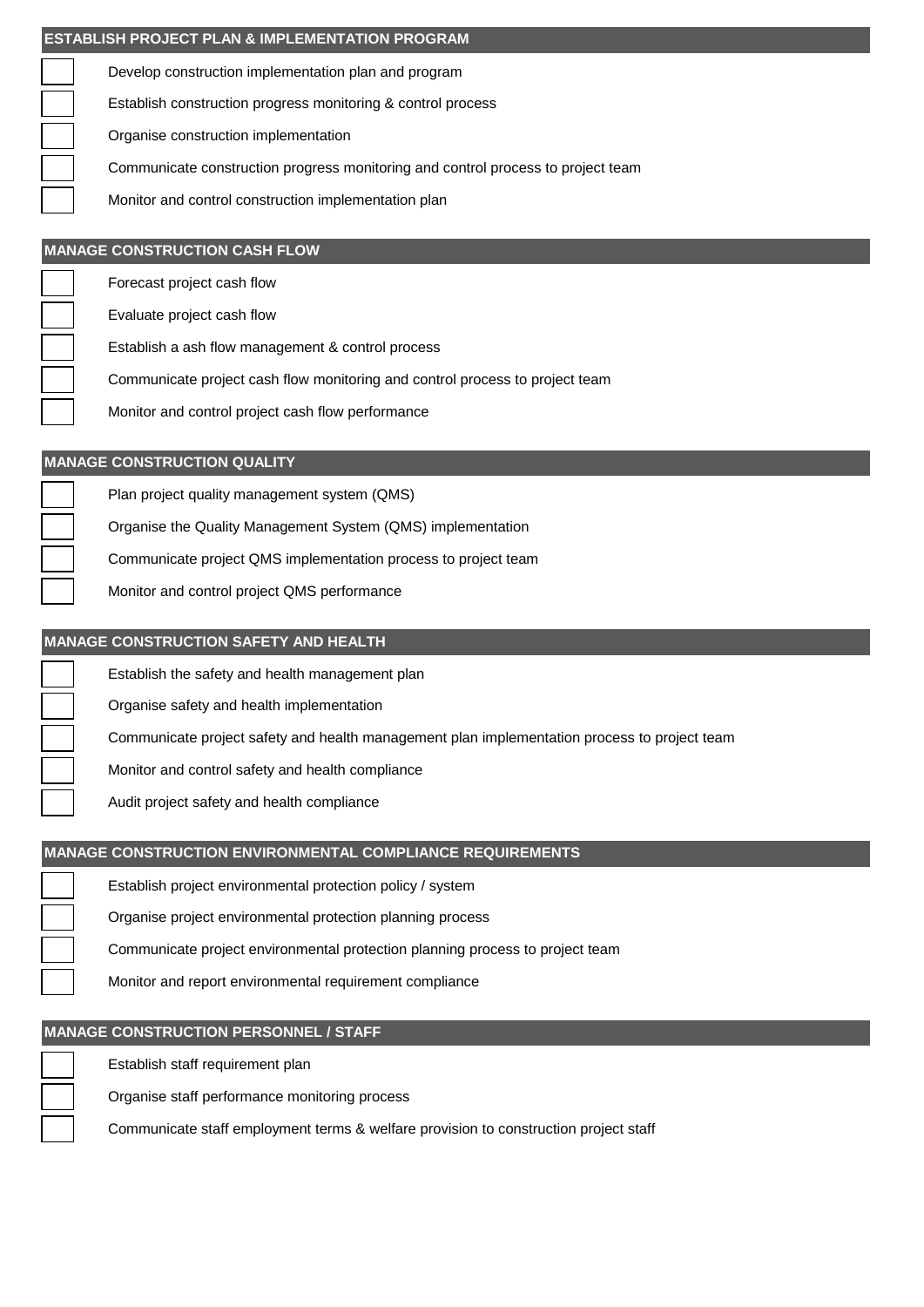| <b>IMANAGE CONSTRUCTION MATERIALS</b> |                                                                                   |  |  |  |
|---------------------------------------|-----------------------------------------------------------------------------------|--|--|--|
|                                       | Plan materials requisition                                                        |  |  |  |
|                                       | Administer materials requisition                                                  |  |  |  |
|                                       | Administer material delivery & storage                                            |  |  |  |
|                                       | Communicate materials management monitoring and control procedure to project team |  |  |  |
|                                       | Minotor material usage                                                            |  |  |  |
|                                       | Material claims & payments                                                        |  |  |  |

## **MANAGE CONSTRUCTION LABOUR**

Plan labour requirement and requisition

Administer labour requisition

Monitor and control labour performance

Communicate labour management monitoring & control procedures to project team

Administer labour claims and payments

## **MANAGE SUB-CONTRACTORS & SUPPLIER (INCLUDING NS, DSC & NSC)**

Plan sub-contractor appointment

Administer sub-contractors appointment

Communicate sub-contractors performance monitoring and control process to project team & sub-contractor

Monitor and control sub-contractors' performance

Administer sub-contractors claims and payments

## **MANAGE CONSTRUCTION PLANT & MACHINERIES**

Plan plant & machinery requirement

Administer plant & machineris requisition

Organise plant & machineries delivery, storage and maintenance

Communicate plant & machineris usage monitoring and control procedure to project team & sub-contractors

Minotor plant & machineries usage

Plant & machineries claims & payments

## **MANAGE SITE OFFICE**

Establish project's site office administration procedure

Organise project's site office administration procedure

Monitor & control site office administration procedure

### **ADMINISTER CONSTRUCTION CONTRACT**

Plan construciton contract administration procedure

Organsie construction contracts administration procedure

Monitor & control contract performance